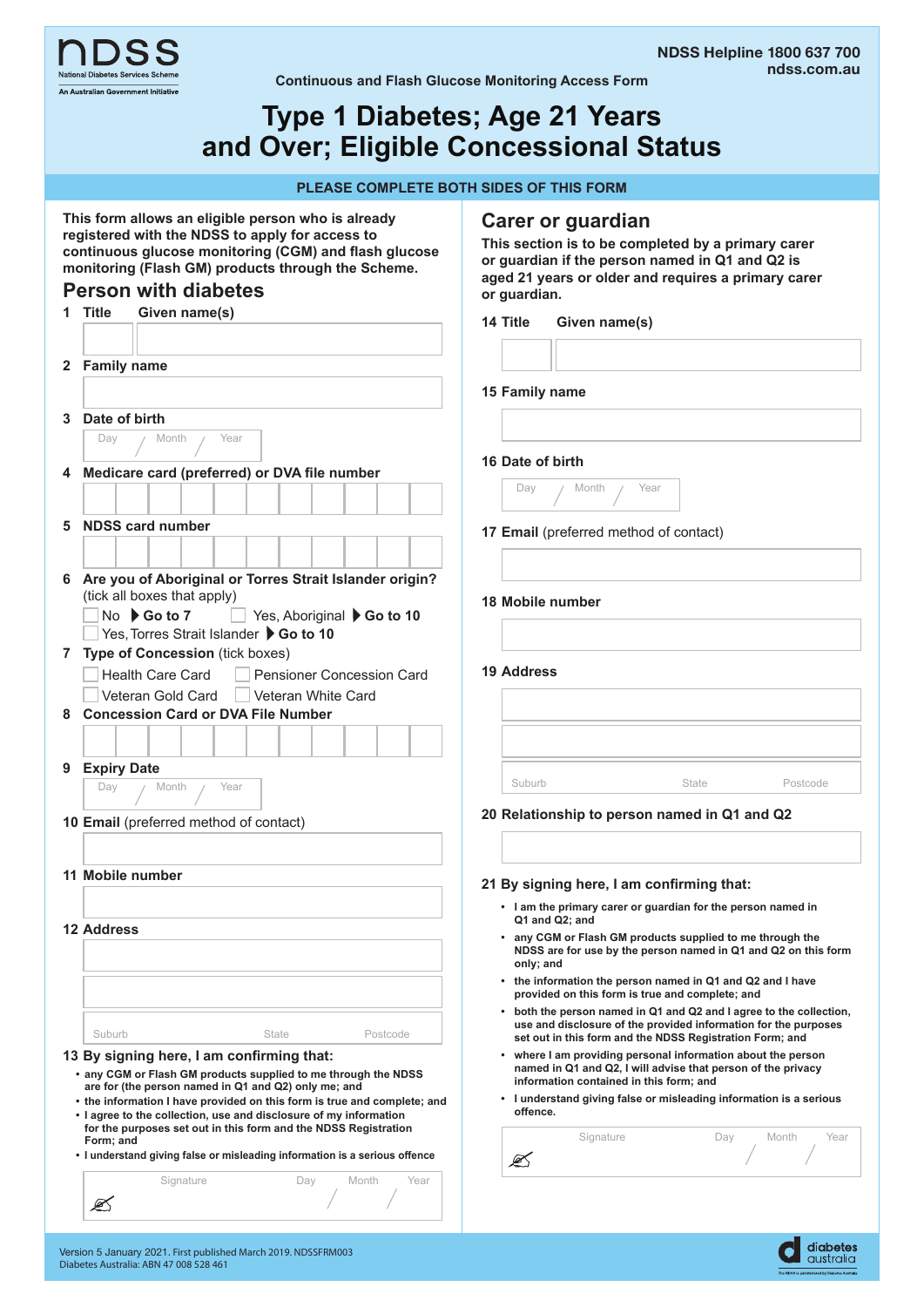## **Certifier**

**This section must be certified by an authorised health professional whose usual scope of practice includes the ongoing management and care of people with type 1 diabetes.** 

| This form cannot be certified by a general practitioner (GP) or |  |
|-----------------------------------------------------------------|--|
| practice nurse.                                                 |  |

#### **22 Which of these are you?**

**CDE** 

Endocrinologist/Diabetologist Nurse Practitioner Physician

#### **23 Eligibility criteria**

The person has filled in their valid concessional details on page 1 and meets **ALL** of the following criteria:

| the person is expected to benefit clinically |
|----------------------------------------------|
| from the use of CGM or Flash GM; AND         |

the person or family/carer has the willingness and capability to use CGM or Flash GM; **AND**

the person or family/carer has the commitment to actively participate in a diabetes management plan which incorporates CGM or Flash GM;

#### **Device**

**The choice of device to be used remains a decision of the health professional in consultation with the person named in Q1 and Q2, their carer or guardian, or family, noting that not all CGM/Flash GM products are indicated for use in all conditions or all age groups. Please view devices at ndss.com.au.** 

#### **24 What type of device will the person be using?**

**CGM** (starter kit may be required) Go to 25 **OR Flash GM**

FreeStyle Libre (starter kit is not required) Go to 28

#### **25 Which CGM device will the person be using?**

- Dexcom G4 Platinum
- Dexcom G5 Mobile
- Dexcom G6
- (*available for Tandem t:slim X2 insulin pump users only*)
- Medtronic Guardian 2 Link
- Medtronic Guardian Connect (3)
- Medtronic Guardian Link (3)
- Medtronic Bluetooth Guardian Link (3)

(*compatible only with MiniMed 770G insulin pump*)

#### **26 Is the person currently using the CGM device selected above?**

**Yes** – they can continue to use their current device and can access CGM products through NDSS Access Points. No starter kit is required.

#### **Go to 28**

**No** – this is a new CGM device or this is a new CGM user. A starter kit is required. The starter kit will be sent to the health professional listed at 27.

**Go to 27** 

#### **27 Contact details for the health professional receiving the CGM starter kit.**

| Health professional full name |       |          |
|-------------------------------|-------|----------|
| Email                         |       |          |
| Clinic/Hospital               |       |          |
| Address line 1                |       |          |
| Address line 2                |       |          |
| Suburb                        | State | Postcode |
| Phone number                  |       |          |

#### **28 Certifier details**

Your full name Medicare provider, CDE or AHPRA number Email Clinic/Hospital Address line 1 Suburb State Postcode Phone number

#### **29 By signing here, I am certifying that:**

- **• I have assessed the person named in Q1 and Q2 and confirm that they have met all relevant eligibility criteria, as indicated by my answers; and**
- **• I am aware that not all CGM/Flash GM products are indicated for use in all conditions or all age groups, and have considered available advice about the selected device including the relevant ARTG listing and any specific condition comments (if unsure search the device information at: ndss.com.au); and**
- **• I have obtained informed consent from the person named in Q1 and Q2, their carer or guardian, or family for the specific device chosen for use.**
- **• I understand giving false and misleading information is a serious offence.**

|   | Signature | )av | Month | Year |
|---|-----------|-----|-------|------|
| Ł |           |     |       |      |